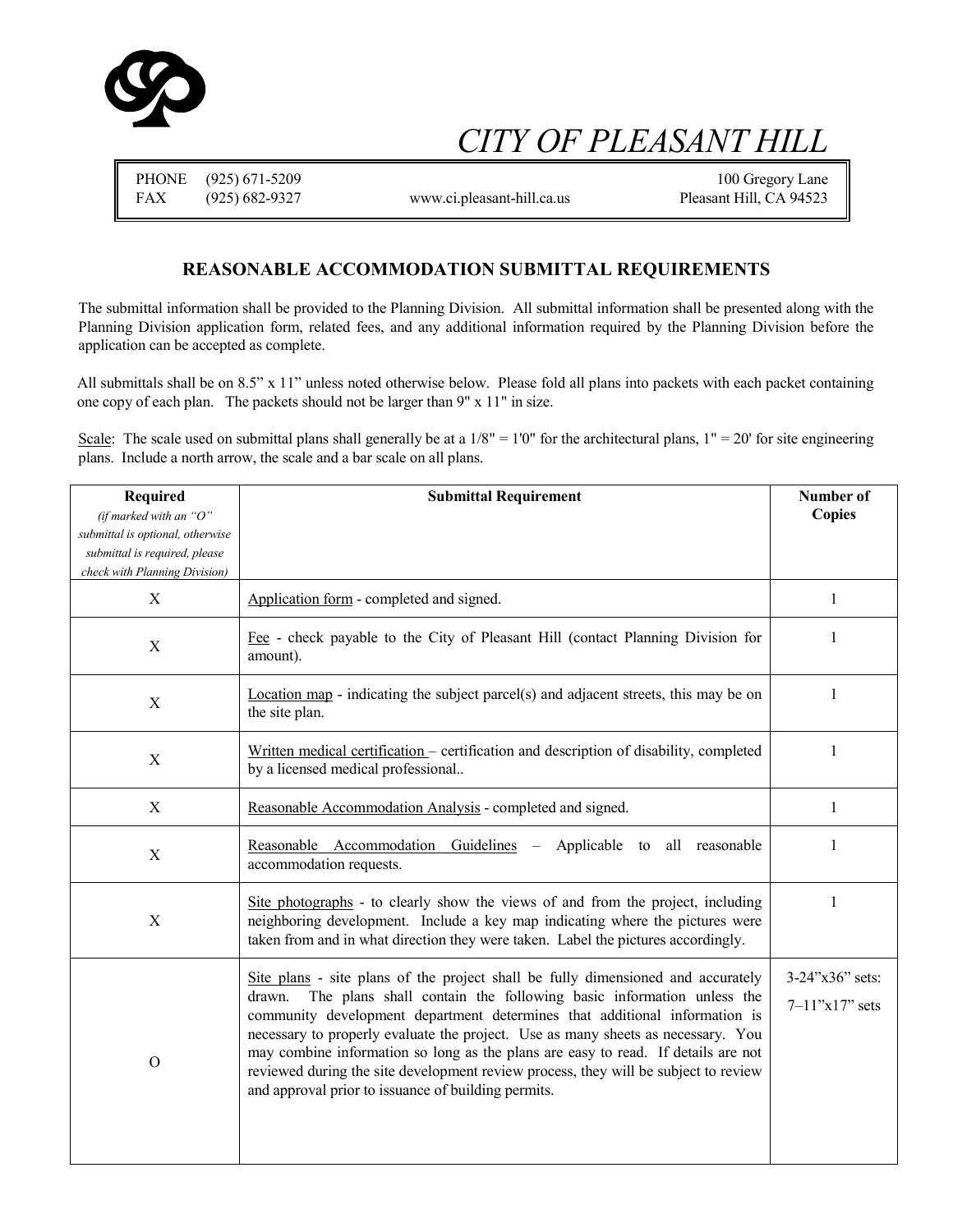|             | Site plan shall include the following information:<br>Legal boundaries - boundary lines, easements (with size and type called out), right-<br>of-ways, trails, paths, utility poles and the like.<br>Topography - topography of the land with one-foot contour lines for land with a<br>slope of 5 percent or less, and two-foot contours for land over 5 percent. This<br>contour interval may be increased for land with over 20 percent slope. Show faults,<br>flood zones, and slide areas.<br>Grading - preliminary grading plan clearly showing existing and proposed contours<br>carried a minimum of 50 feet beyond the project boundaries. Show direction and<br>path of existing proposed drainage channels or facilities. Indicate building pad and<br>finished elevations, retaining walls (with height and materials specified). |                       |
|-------------|-----------------------------------------------------------------------------------------------------------------------------------------------------------------------------------------------------------------------------------------------------------------------------------------------------------------------------------------------------------------------------------------------------------------------------------------------------------------------------------------------------------------------------------------------------------------------------------------------------------------------------------------------------------------------------------------------------------------------------------------------------------------------------------------------------------------------------------------------|-----------------------|
|             | Streets and lots - proposed street layouts and lot design, off-street parking, and<br>This should include proposed circulation of vehicles, goods,<br>loading areas.<br>pedestrians, number of parking spaces and bicycles. Dimension all parking, roads<br>and maneuvering areas.                                                                                                                                                                                                                                                                                                                                                                                                                                                                                                                                                            |                       |
|             | Trees - species, common name, size, condition, location, and drip line of existing<br>trees with a trunk three inches and greater in diameter, at DBH (54 inches above<br>grade. Any trees proposed to be removed shall be so indicated along with the<br>reason why they are proposed to be removed.                                                                                                                                                                                                                                                                                                                                                                                                                                                                                                                                         |                       |
|             | Buildings - all existing and proposed buildings and structures. Include their outside<br>dimensions, height (from ground to top of roof), location and use. Delineate each<br>residential unit or commercial shop, and indicate unit type and size. Show trash<br>enclosures, storage buildings and the like. Indicate setbacks and distance between<br>buildings.                                                                                                                                                                                                                                                                                                                                                                                                                                                                            |                       |
|             | Features - building appurtenances and features, including balconies, decks,<br>landscaping, stairs, and rooflines to be shown.                                                                                                                                                                                                                                                                                                                                                                                                                                                                                                                                                                                                                                                                                                                |                       |
| $\mathbf O$ | Floor plan - a proposed floor plan of all building/tenant areas for the proposed<br>project.                                                                                                                                                                                                                                                                                                                                                                                                                                                                                                                                                                                                                                                                                                                                                  | $3-24$ "x $36$ " sets |
| $\mathbf X$ | Electronic Copy of Plans - An electronic copy of the application plans, preferably in<br>a PDF format.                                                                                                                                                                                                                                                                                                                                                                                                                                                                                                                                                                                                                                                                                                                                        | 1                     |
|             | $Other-$                                                                                                                                                                                                                                                                                                                                                                                                                                                                                                                                                                                                                                                                                                                                                                                                                                      |                       |

S:\MASTERS & FORMS\FRONT COUNTER FORMS\Word Documents\Permit Application Requirements\Reasonable Accommodation Submittal Requirements.docx Rev. 6/21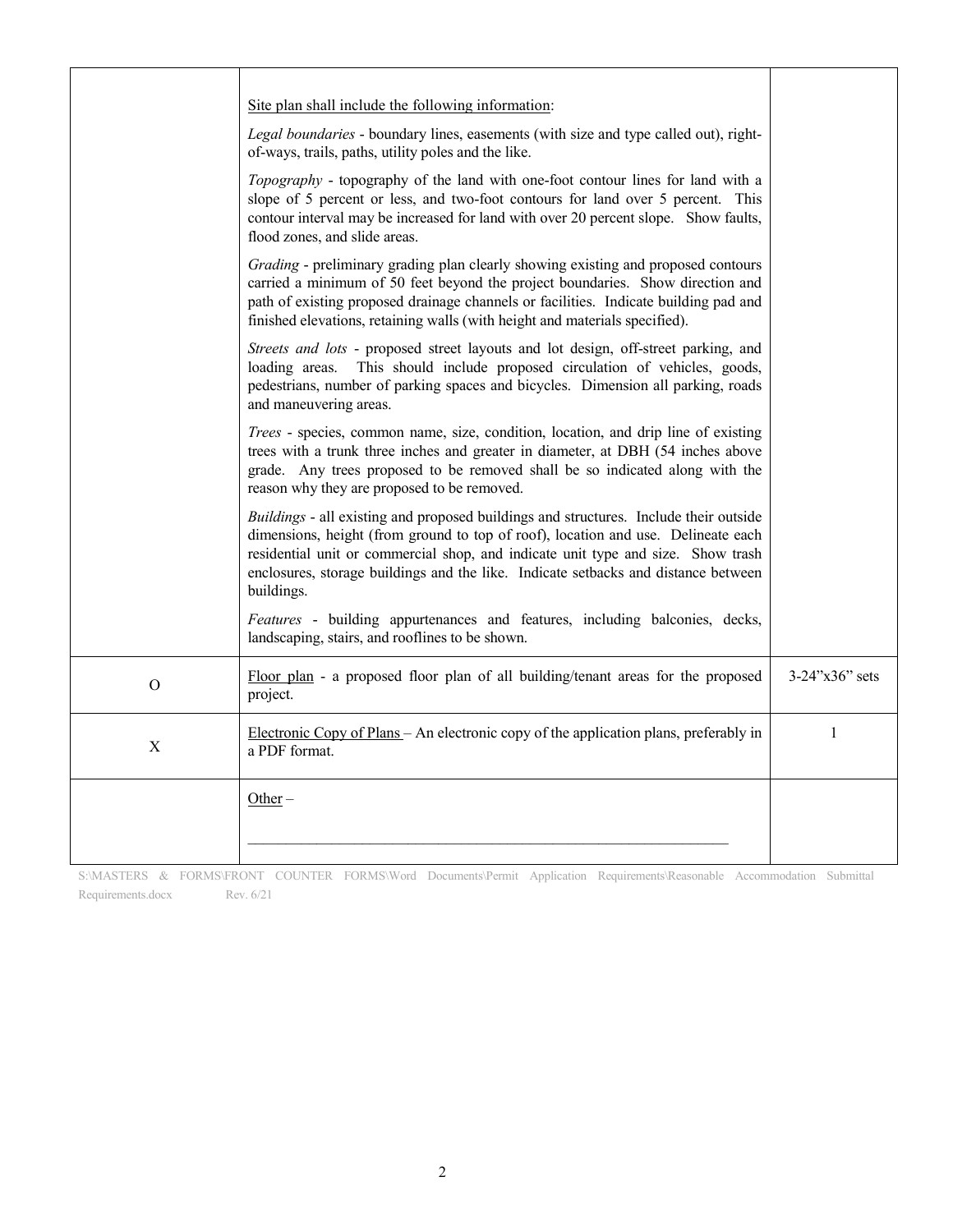

## **APPLICATION FOR REASONABLE ACCOMMODATION**

### **CITY OF PLEASANT HILL**

**www.ci.pleasant-hill.ca.us** Phone (925) 671-5209

I 00 Gregory Lane Pleasant Hill, CA 94523

|                   |                                               | <u>weelepremoment manieusment</u>                                                                                                                                                                                                                                                                                                                                                                                                       | Fax (925) 682-9327 |
|-------------------|-----------------------------------------------|-----------------------------------------------------------------------------------------------------------------------------------------------------------------------------------------------------------------------------------------------------------------------------------------------------------------------------------------------------------------------------------------------------------------------------------------|--------------------|
| I.                | <b>General Data</b>                           |                                                                                                                                                                                                                                                                                                                                                                                                                                         |                    |
|                   |                                               |                                                                                                                                                                                                                                                                                                                                                                                                                                         |                    |
| В.                |                                               | Assessor's Parcel Number(s)                                                                                                                                                                                                                                                                                                                                                                                                             |                    |
| C.                |                                               |                                                                                                                                                                                                                                                                                                                                                                                                                                         |                    |
| D.                |                                               |                                                                                                                                                                                                                                                                                                                                                                                                                                         |                    |
| Е.                |                                               | Description of Proposed Reasonable Accommodation Request                                                                                                                                                                                                                                                                                                                                                                                |                    |
|                   |                                               |                                                                                                                                                                                                                                                                                                                                                                                                                                         |                    |
|                   |                                               | F. Proposed Timeframe for Removal of the Accommodation __________________________                                                                                                                                                                                                                                                                                                                                                       |                    |
|                   |                                               |                                                                                                                                                                                                                                                                                                                                                                                                                                         |                    |
|                   |                                               |                                                                                                                                                                                                                                                                                                                                                                                                                                         |                    |
|                   |                                               |                                                                                                                                                                                                                                                                                                                                                                                                                                         |                    |
|                   |                                               |                                                                                                                                                                                                                                                                                                                                                                                                                                         |                    |
|                   |                                               | the filing of this application. If this application has not been signed by the property owner, attached is separate<br>documentation of full legal authority to file this application. I agree to be bound by the conditions of approval of this<br>application, subject only to the right to object at the hearing or during the appeal period. I further certify that the<br>information and exhibits submitted are true and correct. |                    |
|                   | A. Property Owner                             |                                                                                                                                                                                                                                                                                                                                                                                                                                         |                    |
|                   | Name                                          | Phone<br>the control of the control of the control of the control of the control of                                                                                                                                                                                                                                                                                                                                                     |                    |
|                   | Address                                       | the control of the control of the control of the control of the control of                                                                                                                                                                                                                                                                                                                                                              |                    |
|                   |                                               | Email <u>and a communication</u>                                                                                                                                                                                                                                                                                                                                                                                                        |                    |
|                   | Signature                                     | Date                                                                                                                                                                                                                                                                                                                                                                                                                                    |                    |
|                   | <b>B.</b> Applicant other than Property Owner |                                                                                                                                                                                                                                                                                                                                                                                                                                         |                    |
|                   | Name                                          | the control of the control of the control of the control of the control of                                                                                                                                                                                                                                                                                                                                                              |                    |
|                   | Address                                       |                                                                                                                                                                                                                                                                                                                                                                                                                                         |                    |
|                   |                                               | Email and the company of the company of the company of the company of the company of the company of the company of the company of the company of the company of the company of the company of the company of the company of th                                                                                                                                                                                                          |                    |
|                   | Signature                                     | the control of the control of the control of the control of the control of the control of                                                                                                                                                                                                                                                                                                                                               |                    |
|                   | C. Authorized Agent                           |                                                                                                                                                                                                                                                                                                                                                                                                                                         |                    |
|                   | Company                                       | Contact/Title                                                                                                                                                                                                                                                                                                                                                                                                                           |                    |
|                   | Address                                       | the contract of the contract of the contract of the contract of the contract of the contract of                                                                                                                                                                                                                                                                                                                                         |                    |
|                   |                                               | Email <u>contract and contract and contract and contract and contract and contract and contract and contract and contract and contract and contract and contract and contract and contract and contract and contract and contrac</u>                                                                                                                                                                                                    |                    |
|                   | Signature                                     | Date<br>the control of the control of the control of the control of the control of the control of                                                                                                                                                                                                                                                                                                                                       |                    |
|                   | TO BE COMPLETED BY STAFF                      |                                                                                                                                                                                                                                                                                                                                                                                                                                         |                    |
| APPLICATION TITLE |                                               | APPLICATION NUMBER<br>APPLICATION RECEIVED BY                                                                                                                                                                                                                                                                                                                                                                                           |                    |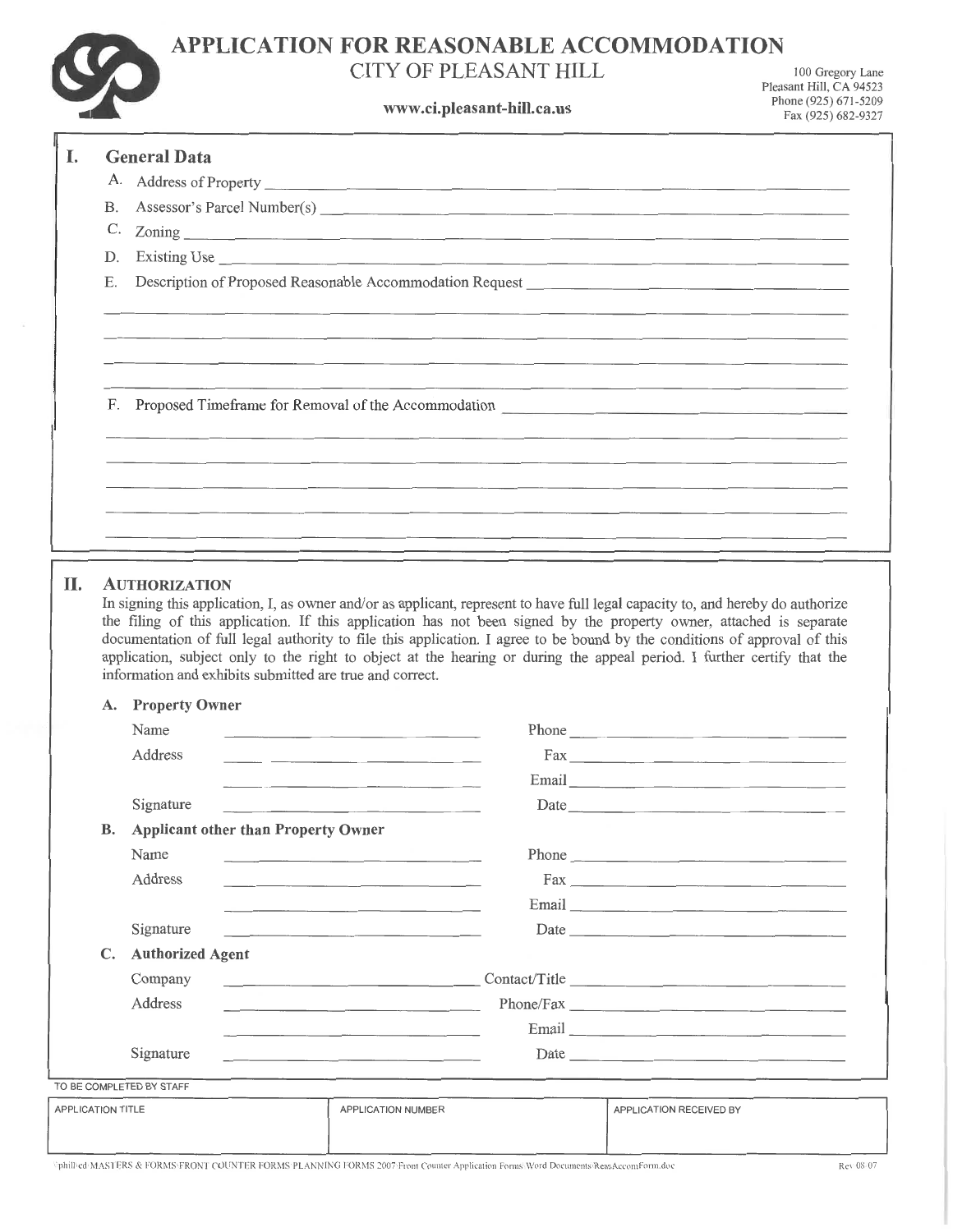

# *CITY OF PLEASANT HILL*

TEL (925) 671-5209 FAX (925) 682-9327

www.ci.pleasant-hill.ca.us Pleasant Hill, CA 94523

100 Gregory Lane

### **REASONABLE ACCOMMODATION ANALYSIS**

Application Submittal

Please provide the information requested below. Insufficient information may result in processing delays. If you need additional space to respond, please feel free to attach supplemental information.

1. Identify and describe the disability which is the basis for the request for accommodation. Include (as an attachment) a current, written medical certification (by a licensed physician) describing the disability and any limitations on the occupant's physical or mental condition resulting from the disability.

Analysis:

2. State the rule, policy, practice and/or procedure of the city for which the request for accommodation is being made, including any specific zoning code regulation from which reasonable accommodation is being requested.

Analysis: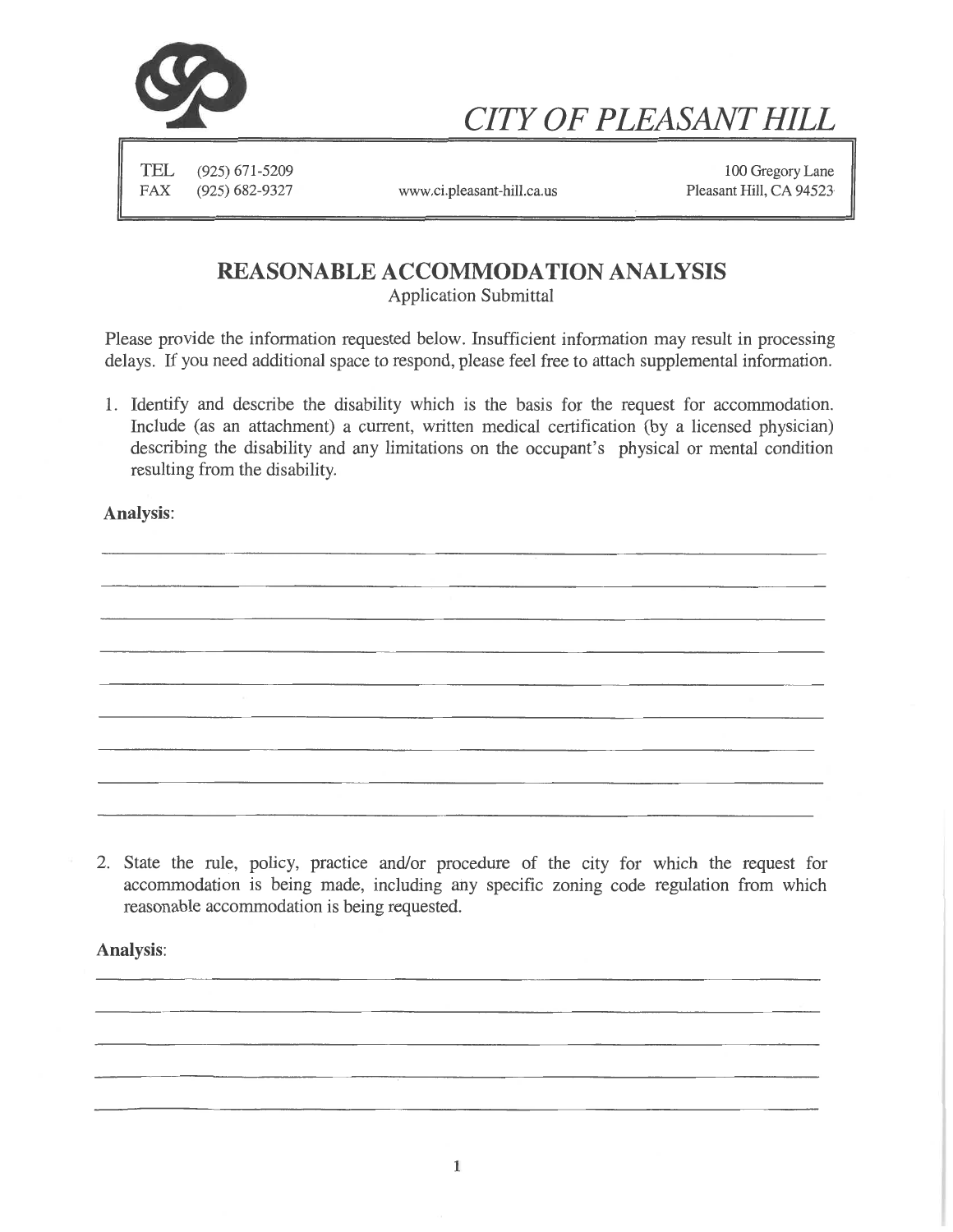3. Explain why the accommodation is reasonable and necessary for the needs of the disabled person(s) occupying the building. Where appropriate, include a summary of any potential means and alternatives considered in evaluating the need for the accommodation.

Analysis:

4. Explain the measures that will be taken to reduce any impacts on surrounding property owners that may result from the requested accommodations.

Analysis:

Analysis completed by:

Date:

Documents\RcasAccomAnalysis.doc \\phill\cd\MASTERS & FORMS\FRONT COUNTER FORMS\PLANNING FORMS 2007\Front Counter Application Forms\Word